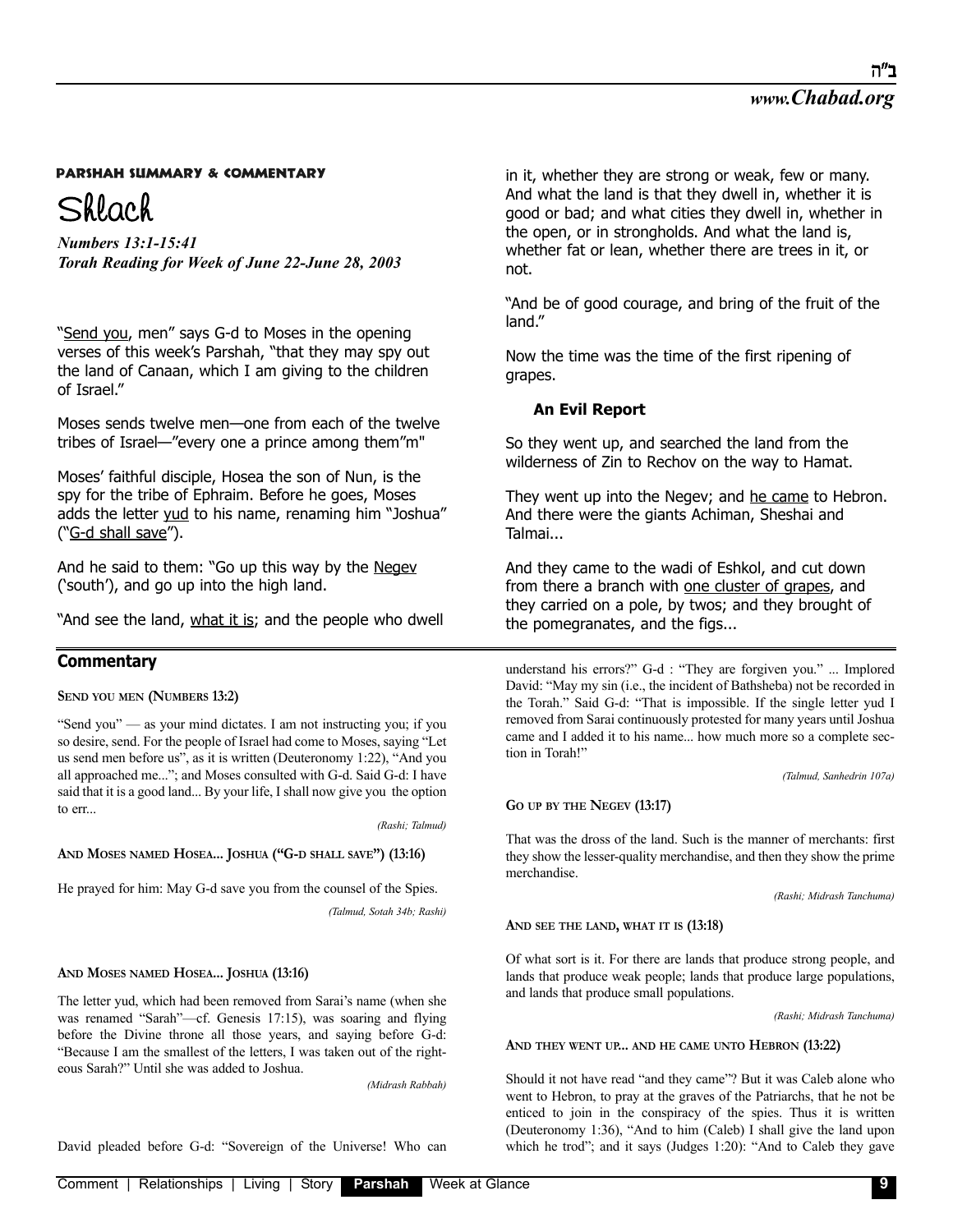

*Numbers 13:1-15:41 Torah Reading for Week of June 22-June 28, 2003*

And they returned from searching the land after forty days.

They show the people the magnificent fruits they brought, and say:

"We came to the land where you did send us, and indeed it flows with milk and honey; and this is its fruit.

"But the people that dwell in the land are strong, and the cities are fortified, and very great; and moreover we saw the giants there.

"Amalek dwells in the land of the Negev, the Hittites and the Jebusites and the Emorites dwell in the mountain; and the Canaanites dwell by the sea and by the side of the Jordan."

# **Commentary**

Hebron" (as his portion in the Land of Israel).

*(Rashi; Talmud, Sotah 34b)*

**AND THEY CARRIED ON A POLE, BY TWOS (13:23)**

They hung it from two poles, each with two men at each end. Thus it required eight men to carry the cluster of grapes; one carried a fig, and one a pomegranate. Joshua and Caleb did not carry back fruit, for the whole purpose of it was to defame the land: as its fruit is abnormal, so are its inhabitants abnormally large and strong.

*(Rashi)*

**WE CAME TO THE LAND WHERE YOU DID SEND US, AND INDEED IT FLOWS WITH MILK AND HONEY... (13:26)**

Such is the way of defamers: they start off by saying something good, and conclude by saying evil.

Rabbi Yochanan said in the name of Rabbi Meir: Any piece of slander which has not some truth in the beginning, will not endure in the end. *(Midrash Rabbah; Talmud)*

**WE ARE NOT ABLE TO GO UP AGAINST THE PEOPLE; FOR THEY ARE STRONGER THAN WE (13:30)**

They said this even regarding G-d Himself (the Hebrew word mimenu, "than we", can also mean "from he"): Even He cannot remove them from there.

Caleb, the spy from the tribe of Judah, interrupts his colleagues and silences the murmuring people to cry out: "We shall go up and possess it! For we are well able to achieve it."

But the men who went up with him said: "We are not able to go up against the people; for they are stronger than we."

And they spread an evil report of the land which they had spied out to the children of Israel, saying: "The land, through which we have gone to spy it out, is a land that consumes up its inhabitants...

"And there we saw the Nefilim, the giants, descendents of the fallen ones. And we were in our own sight as grasshoppers, and so we were in their sight."

## **The People Weep**

And all the congregation lifted up their voice, and cried; and the people wept that night.

And all the children of Israel murmured against Moses and against Aaron, and the whole congregation said to

*(Talmud; Rashi)*

### **IT IS A LAND THAT CONSUMES ITS INHABITANTS (13:32)**

What was the reason that the Spies, who were leaders of Israel and men of lofty stature, did not want to enter the Land?

The explanation of the matter is as follows:

A great majority of the physical mitzvot can be implemented only in the Land of Israel, especially the agricultural laws and the laws of the offerings brought to the Holy Temple... The Spies, who were on a most lofty spiritual level, did not wish to lower themselves to the level of physical action, preferring to remain in the desert, where they received all their needs from above, and related to G-d by means of the loftier levels of thought and speech (i.e., study of Torah and prayer). They desired to draw down all the Divine emanations into the "Land of Israel" that exists in the realm of Malchut, the world of Divine speech, where there also is a "Jerusalem" and a "Holy Temple." Regarding the physical Land of Israel, they said: "It is a land that consumes its inhabitants" if the Divine light were to be drawn down into the physical world, our entire existence would be nullified.

But Joshua and Caleb said, "The Land is very, very good." It is specifically in the Land of Israel down below, and specifically by means of the mitzvot implemented by physical action, that the truly infinite light of G-d is drawn down—a light that includes both the spiritual and the material, which is why it is "very, very" good.

*(Rabbi Schneur Zalman of Liadi)*

### **IT IS A LAND THAT CONSUMES ITS INHABITANTS (13:32)**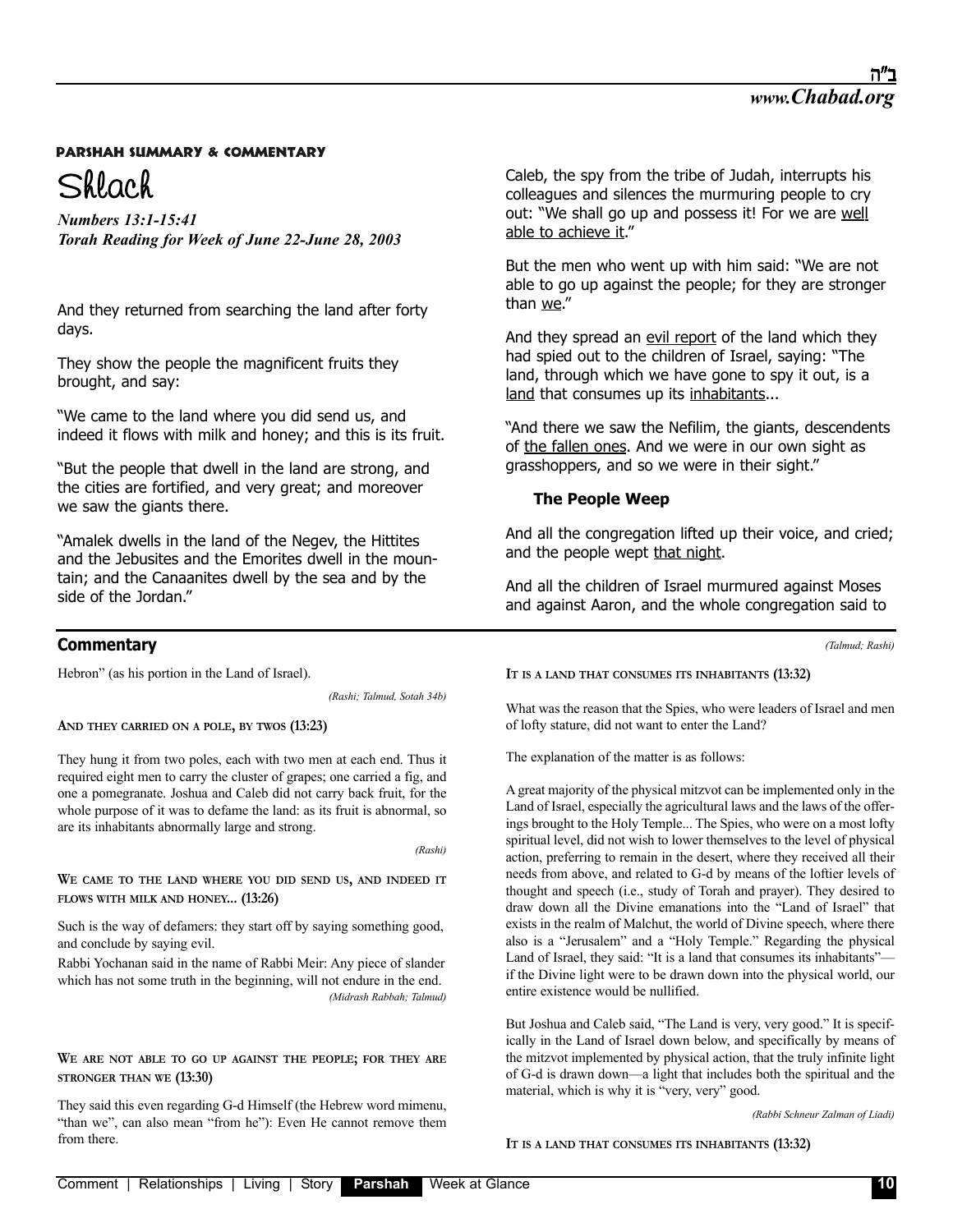# Shlach

*Numbers 13:1-15:41 Torah Reading for Week of June 22-June 28, 2003*

them: "Would that we had died in the land of Egypt! or would we had died in this desert! And why has G-d brought us to this land, to fall by the sword, that our wives and our children should be a prey? Were it not better for us to return to Egypt?"

And they said to one another: "Let us appoint a chief, and let us return to Egypt."

Only Caleb and Joshua call on the people to trust in Gd's ability to bring them into the land.

"How long will this people provoke Me?" says G-d to Moses. "How long will they not believe in Me, for all the signs which I have performed among them?

"I will smite them with the pestilence and annihilate them; and I will make of you a nation greater and

# **Commentary**

The Hebrew word for "its inhabitants" in this verse, yoshvehah, literally means "its settlers".

Thus Chassidic master Rabbi Yitzchak of Varka explained the deeper significance of this statement: the Holy Land does not tolerate those who settle down, content with their achievements...

**WE SAW THERE THE NEFILIM, THE GIANTS DESCENDED OF THE FALL-EN ONES (13:33)**

The descendents of Shamchazi and Azael, who fell from heaven in the generation of Enosh.

*(Rashi)*

When the generation of the Flood took to worshipping idols and G-d was saddened, there arose two angels, Shamchazi and Azael, who said to Him: "Master of the Universe! Did we not say to You, when You created Your world, 'What is man that You make mention of him'?"

Said G-d: "And the world—what shall become of it?"

Said they: "Master of the Universe! We would suffice for it."

Said G-d: "It is known and revealed to Me that if you dwelled upon earth the Evil Inclination would dominate you and you would be worse than the sons of man."

mightier than they."

## **Forty Years**

Once again, Moses intercedes on behalf of his people: "If you shall kill all this people as one man," he argues before G-d, "then the nations which have heard the fame of You will speak, saying: Because G-d was not able to bring this people into the land which he swore to them, therefore He has slain them in the wilderness."

Then he evokes the Divine attributes of mercy:

And now, I pray, let the power of my Lord be great, according as You have spoken, saying: G-d is long-suffering, and great in love, forgiving iniquity and transgression...

Pardon, I pray, the sin of this people according to the greatness of Your love, and as You have forgiven this people, from Egypt until now.

And once again, Moses prevails.

And G-d said: I have forgiven according to your word.

Said they: "Allow us to dwell among the humans, and You we shall see that we sanctify Your name!"

Said G-d: "Descend and dwell amongst them."

Immediately they were corrupted.

*(Yalkut Shimoni, Bereshit 44)*

### **AND THE PEOPLE WEPT THAT NIGHT (14:1)**

On the ninth of Av it was decreed that our fathers should not enter the Promised Land.

For we know that the children of Israel decamped from Mount Sinai on the 20th of Iyar (Numbers 10:11), and set forth on a three days' journey (ibid. 10:33), following which they ate the quail for thirty days (ibid. 11:20). That brings us up to the 22nd of Sivan. Then Miriam was secluded outside of the camp for seven days (ibid. 12:15), following which Moses sent the Spies (ibid. 13:1). Thus the Spies went out on the 29th of Sivan. And it is written, "And they returned from spying out the land at the end of forty days." The month of Tammuz was a "full" month (of 30 days) that year, meaning that they returned on the 8th of Av. And it is further written, "And all the congregation lifted up their voice, and cried; and the people wept that night." Rabbah said in the name of Rabbi Yochanan: That night was the night of the ninth of Av. Said G-d to them: You have wept without cause, therefore I will set aside this day for a weeping throughout the generations to come.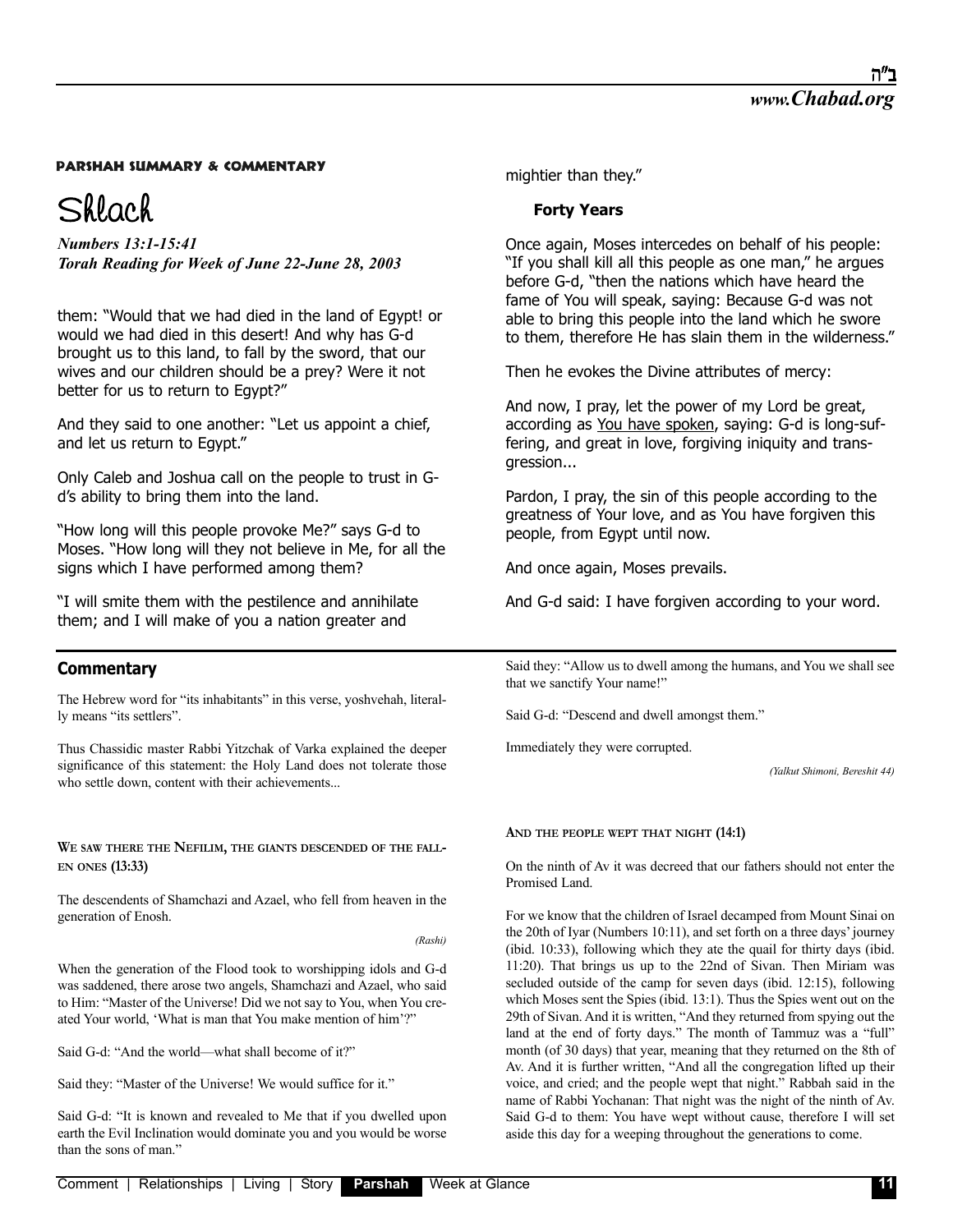

*Numbers 13:1-15:41 Torah Reading for Week of June 22-June 28, 2003*

I shall not destroy them, says G-d. However, this generation will not see the Promised Land.

Say to them: As I live, says G-d, as you have spoken in My ears, so will I do to you.

Your carcasses shall fall in this desert; and all that were numbered of you... from twenty years old and upward, who have murmured against me, shall not come into the land of which I swore to make you dwell there. Except Caleb the son of Yefuneh, and Joshua the son of

# **Commentary**

*(Talmud, Taanit 29b)*

Five misfortunes befell our fathers on the ninth of Av: it was decreed that our fathers should not enter the Promised Land, the Temple was destroyed the first and second time, Betar was captured, and the city (Jerusalem) was ploughed up.

*(Ibid., 26b)*

**LET THE POWER OF MY LORD BE GREAT, ACCORDING AS YOU HAVE SPOKEN, SAYING: G-D IS LONG-SUFFERING... (14:17-18)**

When Moses ascended to heaven, he found G-d sitting and writing "long-suffering." Said Moses to G-d: "Master of the Universe! Longsuffering to the righteous?" Said G-d: "Also to the wicked." Said Moses: "Let the wicked perish!" Said G-d: "See now that you will need this." When Israel sinned, G-d said to Moses: "Did you not tell Me to be long-suffering only toward the righteous?" Said Moses to Him: "Did You not say to me, 'Also to the wicked'?"

*(Talmud, Sanhedrin 111a)*

**AND G-D SPOKE TO MOSES, SAYING: SPEAK TO THE CHILDREN OF ISRAEL, AND SAY TO THEM... (15:1-2)**

At that time, G-d said to Moses: "Go appease them, the poor fellows, as their heart has departed them."

Said Moses: "Master, how shall I appease them?"

Said He: "Appease them with words of Torah: 'When you come into the land... And you shall make a fire-offering to G-d...'"

*(Seder Eliyahu Rabbah)*

Your little ones, who, you said, should be a prey—them will I bring in, and they shall know the land which you have despised. But as for you, your carcasses shall fall in this desert..

And your children shall wander in the desert forty years.... According to the number of the days in which you spied out the land—forty days—for each day a year, for each day a year, shall you bear your iniquities: forty years.....

G-d instructs Moses to turn back, away from the Land of Canaan, and go back into the desert. The ten evilreporting Spies die in a plague.

When Moses conveys G-d's words to the people, they are filled with remorse. Now they are prepared to enter the Promised Land despite all, even in defiance of the

**WHEN YOU COME INTO THE LAND... (15:2)**

He reassured them that they will, in the end, enter the Land.

*(Rashi)*

### **AND THEY FOUND A MAN GATHERING STICKS (15:32)**

The gatherer was Tzelaphchad (whose daughters petitioned Moses to receive his share in the Land—cf. Numbers 27)... this is Rabbi Akiva's view. Said Rabbi Judah ben Beteira to him: "Akiva! In either case you will be called to task. If you are right, the Torah shielded him, while you reveal him! And if not, you cast a stigma upon a righteous man."

*(Talmud, Shabbat 96b)*

### **AND THEY FOUND A MAN GATHERING STICKS ON THE SABBATH DAY (15:32)**

The Torah relates the shame of Israel, in that they all kept only the first Shabbat, and on the second Shabbat, this one came and violated it.

*(Rashi; Talmud)*

His intention was for the sake of Heaven. For the people of Israel were saying that since it had been decreed that they will not enter the Land because of the incident of the Spies, they are no longer obligated to keep the Mitzvot. So he went and violated the Shabbat so that he should be killed, and others should see.

#### *(Tosafot, Bava Batra 119b)*

Thus he did not truly sin, since "a work that is not needed for its product" (as in the case of one who digs a pit but has no use for its earth) does not constitute "work" (melachah) that is in violation of the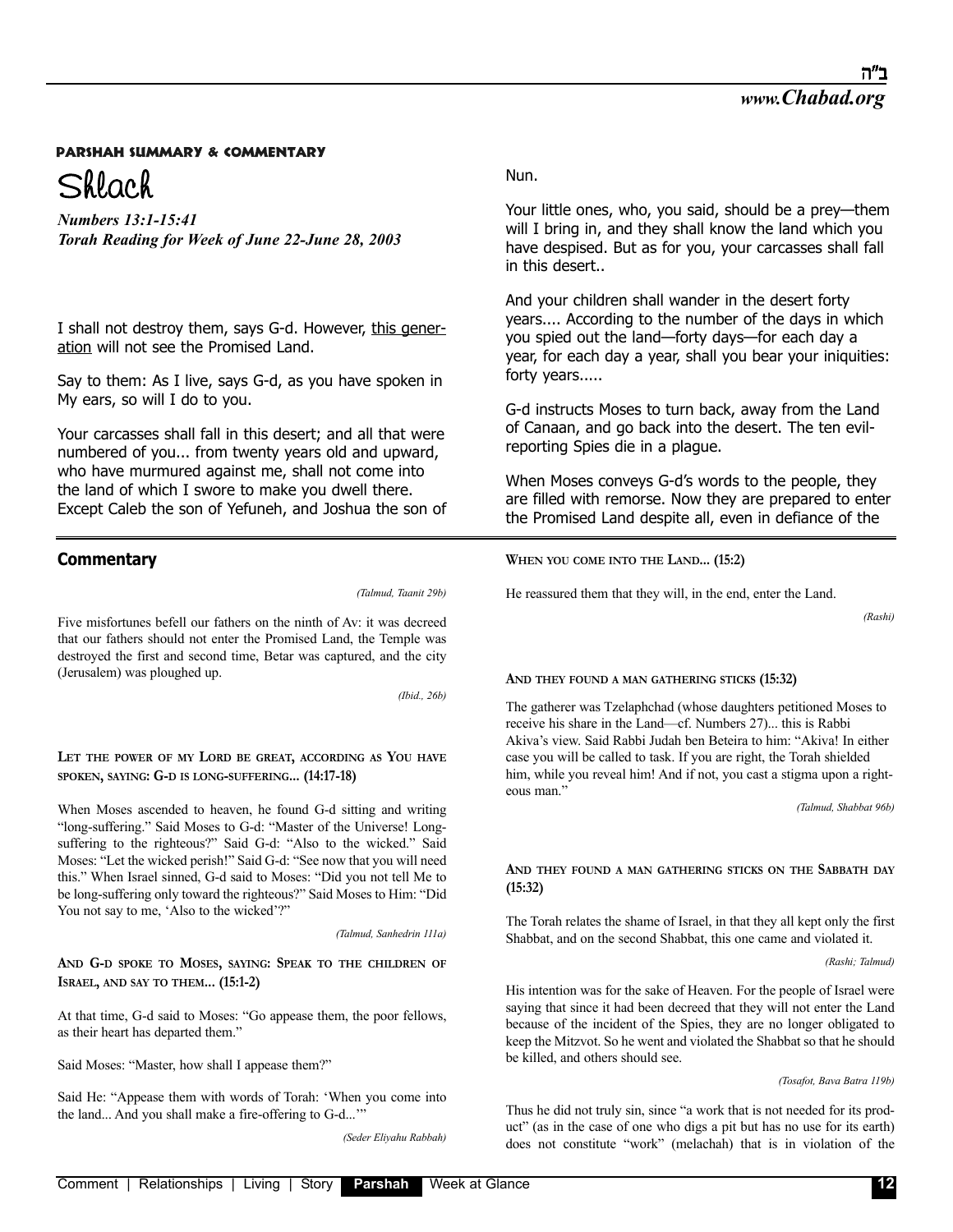# Shlach

*Numbers 13:1-15:41 Torah Reading for Week of June 22-June 28, 2003*

## Divine decree.

"It shall not succeed," says Moses to them. "Go not up, for G-d is not among you; so that you may not be smitten before your enemies. For the Amalekites and the Canaanites are there before you, and you shall fall by the sword... G-d will not be with you."

But they presumed to go up to the hill top; but the ark of the covenant of G-d, and Moses, departed not out of the camp.

# **Commentary**

Shabbat. Nevertheless, the court executed him, for a judge can only judge by what he sees, not by the intentions of the heart.

*(Maharsha, ibid.)*

### **AND THEY THAT FOUND HIM GATHERING STICKS BROUGHT HIM TO MOSES (15:33)**

This teaches us that a person is not executed for a capital offense unless he is first warned by the witnesses, and then proceeds with the deed despite the warning. (Since the Torah twice emphasizes that "they found him gathering"—i.e., he continued gathering even after they found him doing so).

*(Talmud, Sanhedrin 40b; Rashi)*

**AND THEY SHALL PUT UPON THE FRINGE OF EACH CORNER A THREAD OF BLUE (15:38)**

Abayei inquired of Rabbi Samuel ben Rav Judah: How do you dye the blue thread?

He replied: We take the blood of the chillazon together with other ingredients and put them all in a pot and boil them together. Then we take out a small amount in an egg-shell and test it on a piece of wool; and we throw away what remains in the egg-shell and burn the wool. One can infer three things from this: 1) that the dye used for testing is unfit; 2) that the dyeing must be for the specific purpose of the mitzvah; and 3) that the dye used for testing renders the rest unfit...

Our Rabbis taught: The chillazon resembles the sea in its color, and in shape it resembles a fish; it comes up from the sea once in seventy years, and with its blood one dyes the blue thread; and therefore it is so expensive...

Then the Amalekites came down, and the Canaanites who dwelt in that hill, and smote them, and routed them as far as Chormah.

## **More Mitzvot**

In the aftermath of the incident of the Spies, G-d instructs Moses on a series of mitzvot to be observed "When you come into the land into which I bring you."

The *menachot* are meal, wine and oil offerings that are to accompany all animal offerings brought to G-d in the Holy Temple. (A 1/10 of an eifah of meal, 1/4 of a hin of oil and a 1/4 hin of wine for a lamb; 2 tenths of an eifah of meal and a third of a hin of both oil and wine for a ram; and 3/10 of an eifah of meal and 1/2 of a hin of the oil and of the wine for cattle.)

A portion of the dough, called challah, is to be separat-

If one cannot obtain blue threads, he should insert all white threads.

*(Talmud, Menachot 38b-44a)*

Why is blue specified from all the varieties of colors? Because blue resembles the sea, and the sea resembles heaven, and heaven resembles the Divine throne, as it is written (Exodus 24:10): "And they saw the Gd of Israel, and His feet as it were a paved work of sapphire stone, as the very heaven for clearness."

*(Talmud, Sotah 17a)*

**AND IT SHALL BE TO YOU AS FRINGES; AND YOU SHALL SEE IT (15:39)**

Said Rabbi Meir: it does not say, "and you shall see them," but "and you shall see Him" (the Hebrew Otto, also translates as "him"). This teaches that every one who fulfills the mitzvah of tzitzit, it is as if he has greeted the face of the Divine Presence. For the blue thread resembles the sea, the sea resembles grasses, grasses resemble the sky, and the sky resembles the Divine throne.

*(Jerusalem Talmud, Berachot 1:2)*

**AND YOU SHALL SEE... AND YOU SHALL REMEMBER... AND YOU SHALL DO (15:39)**

Sight brings on memory, and memory brings deed.

*(Talmud, Menachot 43b)*

**AND YOU SHALL SEE IT... AND YOU SHALL SEEK NOT AFTER YOUR HEART AND YOUR EYES, AFTER WHICH YOU GO ASTRAY. (15:39)**

There was once a man who was very scrupulous about the precept of tzitzit. One day he heard of a certain harlot overseas who took four hundred gold dinars for her hire. He sent her four hundred gold dinars and appointed a day with her. When the day arrived he came and waited at her door, and her maid came and told her, "That man who sent you four hundred gold dinars is here and waiting at the door"; to which she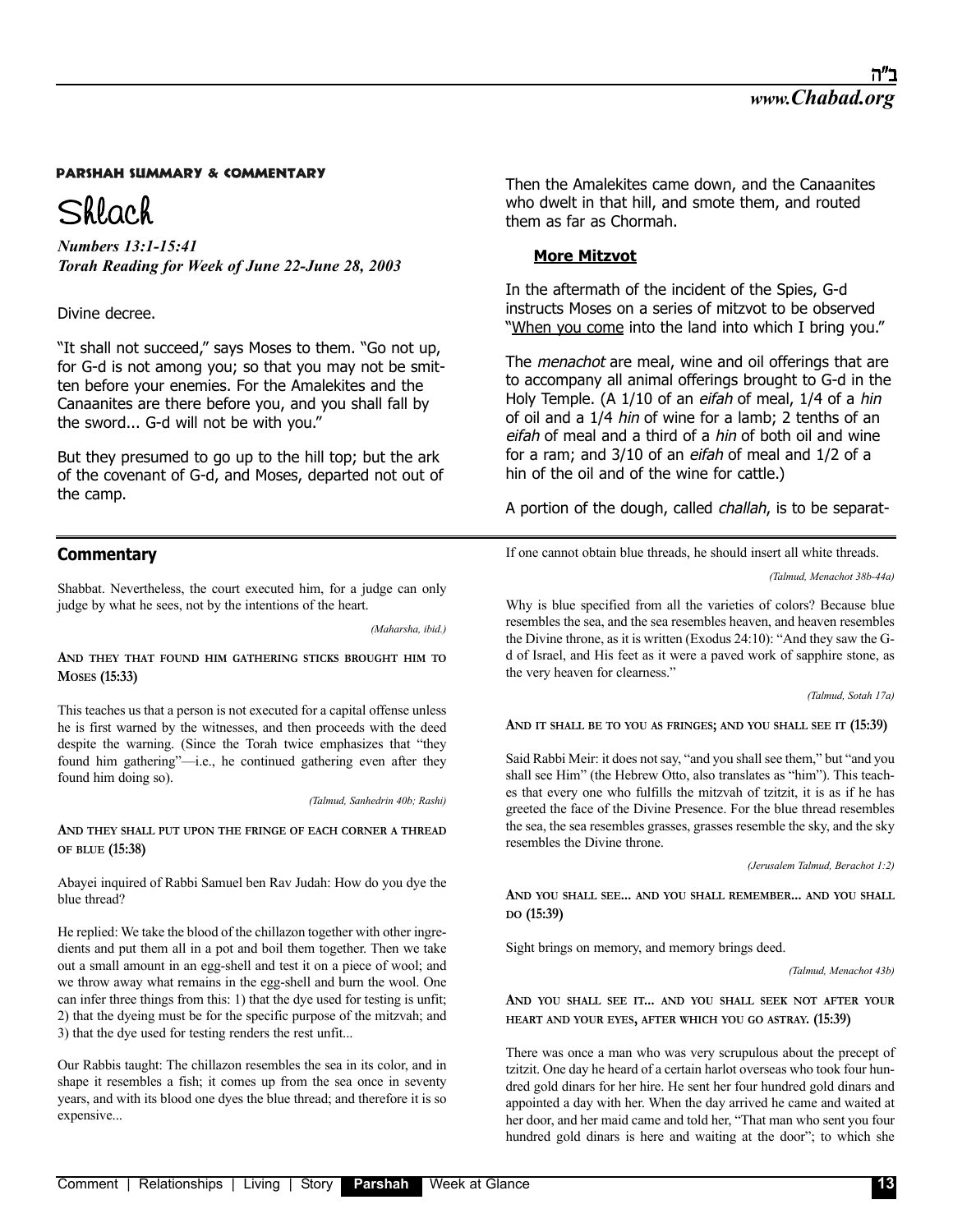

*Numbers 13:1-15:41 Torah Reading for Week of June 22-June 28, 2003*

ed and consecrated to G-d when making bread.

Some of the laws of the various sin offerings (recounted in the book of Leviticus) are repeated as well.

# **The Stick Gatherer**

The children of Israel were in the desert. And they found a man gathering sticks upon the Sabbath day.

And they that found him gathering sticks brought him to Moses and Aaron, and to all the congregation. And they put him in custody, because it was not declared what should be done to him.

And G-d said to Moses: "The man shall be surely put to death; all the congregation shall stone him with stones outside the camp." And all the congregation brought

# **Commentary**

replied Let him come in. When he came in she prepared for him seven beds, six of silver and one of gold; and between one bed and the other there were steps of silver, but the last were of gold. She then went up to the top bed and lay down upon it naked. He too went up after her in his desire to sit naked with her, when all of a sudden the four fringes of his garment struck him across the face; whereupon he slipped off and sat upon the ground. She also slipped off and sat upon the ground and said, "By the Roman Capitol, I will not let you go until you tell me what blemish you saw in me." "I swear," he replied, "that never have I seen a woman as beautiful as you. But there is one precept which our G-d has commanded us, it is called tzitzit, and with regard to it the expression "I am the L-rd your G-d" is twice written, signifying: I am He who will exact punishment in the future, and I am He who will give reward in the future. Now the tzitzit appeared to me as four witnesses." Said she: "I will not leave you until you tell me your name, the name of your town, the name of your teacher, the name of your school in which you study the Torah." He wrote all this down and handed it to her. Thereupon she arose and divided her wealth into three parts; one third for the government, one third to be distributed among the poor, and one third she took with her in her hand; the bed clothes, however, she retained. She then came to the study hall of Rabbi Chiyya, and said to him: "Master, give instructions about me that they make me a proselyte" ... Those very bed-clothes which she had spread for him for an illicit purpose she now spread out for him lawfully.

he died; as G-d commanded Moses. **Tzitzit**

"Speak to the children of Israel," says G-d to Moses, "and tell to them that they make themselves fringes (tzitzit) in the corners of their garments throughout their generations."

him outside the camp, and stoned him with stones, and

And they shall put upon the fringe of each corner a thread of blue.

And it shall be to you as fringes; and you shall see it, and remember all the commandments of G-d, and do them; and that you seek not after your heart and your eyes, after which you go astray. That you may remember, and do all My commandments, and be holy to your G-d.

I am G-d your G-d, who brought you out of the land of Egypt, to be your G-d: I am G-d your G-d

Deducing from this Rabbi [Judah HaNassi] taught: One may not drink out of one goblet and think of another (i.e., one should not think of another woman when with his wife). Ravina said: Even when both are his wives.

*(Talmud, Nedarim 20b)*

### **THAT YOU MAY REMEMBER, AND DO ALL MY COMMANDMENTS, AND BE HOLY TO YOUR G-D (15:40)**

The strings of the tzitzit are comparable to the case of one who has been thrown into the water, and the captain stretches out a rope and says to him: "Take hold of this rope with your hand and do not let go; for if you let go, you have not life!" In the same way, G-d said to Israel: "As long as you adhere to the commandments, then, "You who cleave unto the L-rd your G-d are alive every one of you this day" (Deuteronomy 4:4). In the same vein it says: "Take fast hold of instruction, let her not go; keep her, for she is your life" (Proverbs 4:13).

*(Midrash Rabbah)*

*(Talmud, Menachot 44a)*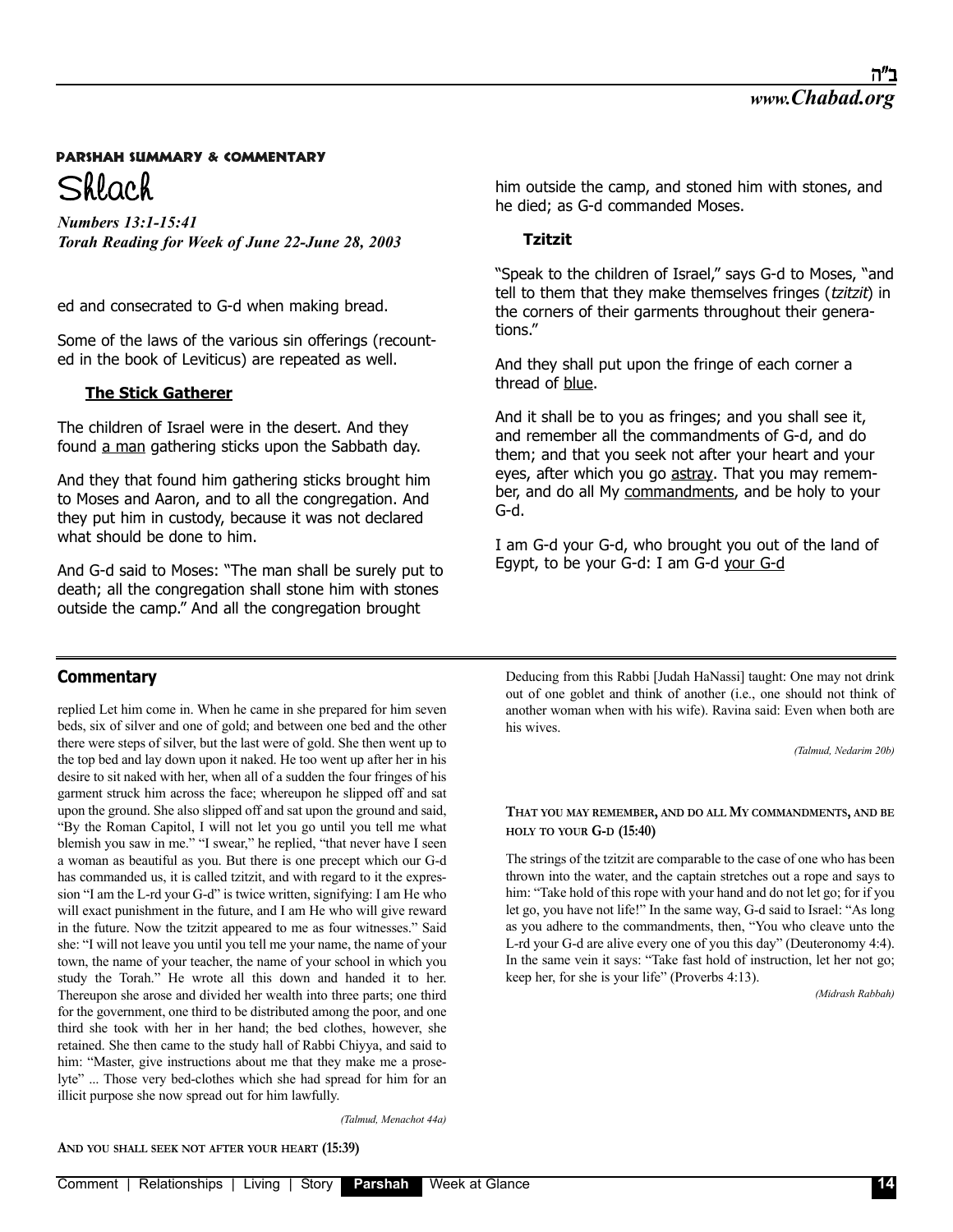# Shlach

# **From the Chassidic Masters**

## THE GENERATION GAP

In the history of a people, as in that of an individual life, things don't always go as planned.

The original plan was to go like this: On the 15th of Nissan in the year 2448 from creation (1313 bce), the people of Israel are taken out of Egypt under the leadership of Moses. After seven weeks of preparation and self-refinement, they receive the Torah, their mandate from G-d as His "nation of priests and Holy people," at Mount Sinai. From Sinai it's an elevenday journey to the Land of Canaan — the land promised to Abraham, Isaac and Jacob as Israel's eternal homeland. There Moses builds the Holy Temple to serve as the seat of the divine presence in the physical world, and the people of Israel implement the blueprint for life contained in the Torah, establishing the model society which serves as the keystone of a harmonious world community embodying the goodness and perfection of their Creator.

That, however, is not what came to pass. Instead, the journey from Sinai to the Holy Land took not eleven days but forty years. The generation of the Exodus became "the generation of the desert" only two of the 600,000 adult males who left Egypt lived to enter the Land of Canaan. The grand plan over which Moses was to preside was delayed, and still awaits completion. Moses' disciple, Joshua, began the conquest of the Holy Land, but the task was only completed five centuries later by King David. David's son, Solomon, built the Holy Temple in Jerusalem, but this was not the eternal edifice which Moses would have constructed; it was destroyed by the Babylonians in 3338 (423 bce), rebuilt by Ezra in 3408 (353 bce), and destroyed once more, by the Romans, in 3829 (69 CE). The people of Israel failed to fully live up to their role as a "light unto the nations" and were exiled from their land. The perfect and harmonious world which we were to have achieved by entering the Land of Canaan under Moses' leadership still awaits attainment by Moshiach.

What went wrong? The story is told by our Parshah and is repeated (with the addition of a few important details) in Moses' account in the first chapter of Deuteronomy.

The children of Israel were encamped at Kadesh, on the border of Canaan, in preparation to enter the land, when they approached Moses with a request:

"Let us send men before us, so that they shall search out the land for us and bring us back word as to which road we should take and into which cities we shall come" (Deuteronomy 1:22).

Moses conveyed the people's request to G-d, and G-d replied: "Act according to your own understanding" (Numbers 13:2, as per Rashi on verse). Moses sent twelve spies — one representative from each of the twelve tribes of Israel — to scout the land and report on its terrain and its inhabitants. Forty days later, on the eighth day of Av of the year 2449, the spies returned, bearing samples of the land's huge and luscious fruit and the following assessment:

"We came to the land that you have sent us, and indeed, it flows with milk and honey; this is its fruit.

"However, the people who dwell in the land are strong, and the cities are fortified and very great; we also saw giants there. The Amalekites dwell in the Negev, the Hittites, the Jebusites and the Emorites in the hills, and the Canaanites at the sea and on the banks of the Jordan:

"We cannot go up against these people, for they are mightier than we." ( Numbers 13:27-31).

Their report caused the nation to lose faith in their ability to conquer the Holy Land, despite G-d's promises. Indeed, the Sages note that the Hebrew word *mimenu*, "than we," also translates as "than he": the spies were, in effect, saying that *"*they are mightier than He*"* — that the conquest of the Holy Land is beyond the capacity of the Almighty Himself! All night the nation wept and bemoaned their fate, crying to Moses: "Why is G-d bringing us to this land to fall by the sword, and for our wives and children to fall into captivity?"

Thus it came to pass that on the Ninth of  $Av - a$ day which was to bode many tragedies for the people of Israel — G-d informed Moses that the gener-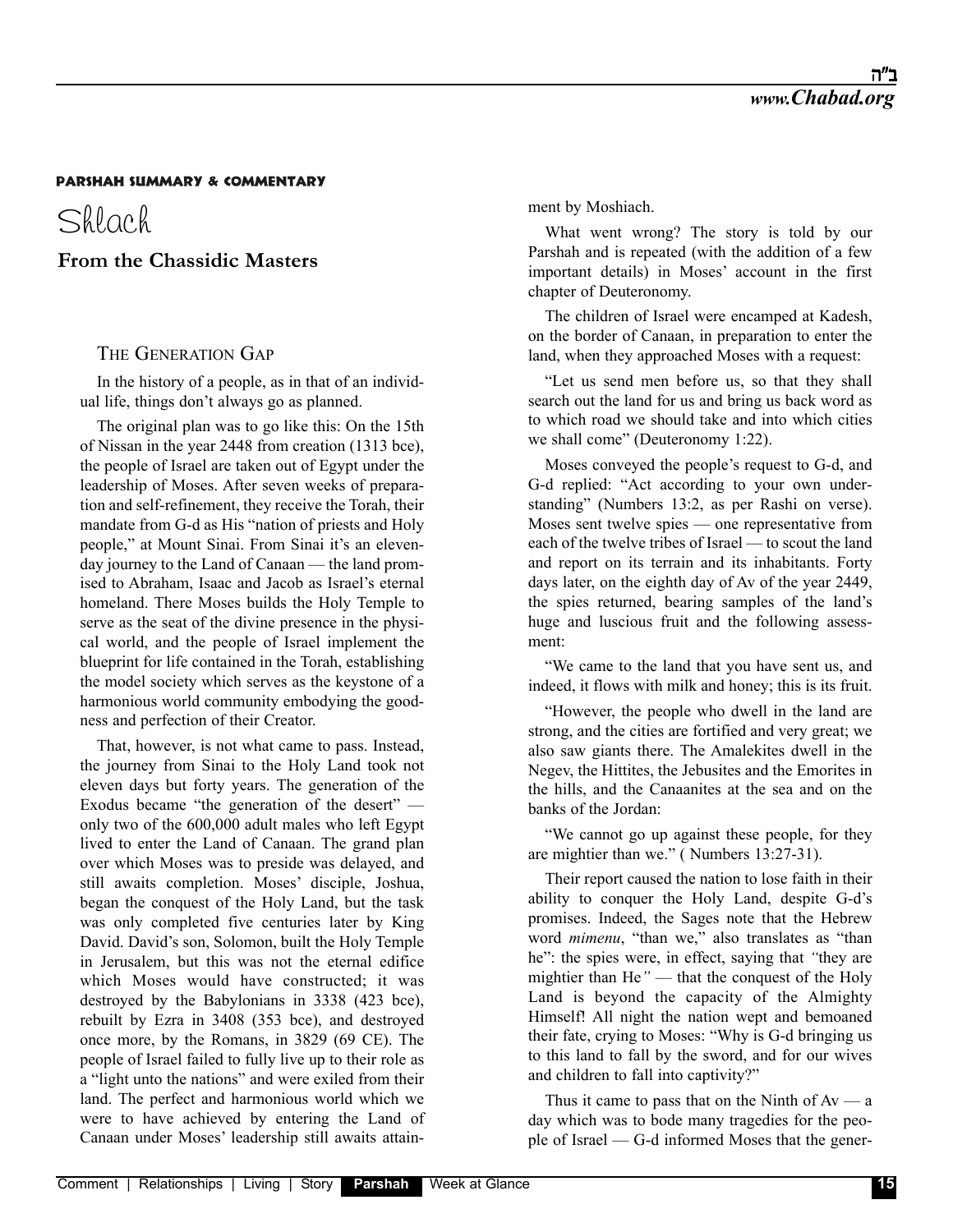Shlach

# **From the Chassidic Masters**

ation that received the Torah at Sinai was not fit to enter the Land of Canaan. He decreed that they shall live out their lives as wanderers in the desert until a new generation can take up the challenge of conquering the land of Canaan and developing it as a "Holy Land" — as the focus of G-d's presence in the material world.

### What Happened?

Virtually all the commentaries pose the question: What happened? Where did they go wrong?

The spies dispatched by Moses were no ordinary individuals: "They were all men of distinction, leaders of the children of Israel" (Numbers 13:3). Furthermore, in all of history, it would be difficult to find a generation whose lives were more saturated with miracles than theirs. Egypt, the most powerful nation on earth at the time, was forced to free them from slavery when "the mighty hand" of G-d inflicted ten supernatural plagues. When Pharaoh's armies pursued them, the sea split to let them pass and then drowned their pursuers. In the desert, miracles were the stuff of their daily lives: manna from heaven was their daily bread, "Miriam's well" (a miraculous stone which traveled along with the Israelite camp) provided them with water, and "clouds of glory" sheltered them from the desert heat and cold, kept them clothed and shod, destroyed the snakes and scorpions in their path, and flattened the terrain before them to ease their way.

For these people to doubt G-d's ability to conquer the "mighty inhabitants" of Canaan seems nothing less than ludicrous. Yet these were the people whose leaders said*,* "We cannot go up against these people, for they are mightier than we" and even He!

Where did they go wrong?

### **Desert Idyll**

Chassidic master Rabbi Schneur Zalman of Liadi explains that the problem was one of excess spirituality.

The daily miracles experienced by the generation

of the Exodus did more than provide them with sustenance and protection — they shielded them from any and all involvement with the material world. For the first generation of our existence as a people, we lived a wholly spiritual life, free of all material concerns; the very food which nourished us was "bread from heaven."

Indeed, it could not have been any other way. Our sages have said that, "The Torah could have been given only to the eaters of the manna*.*" To properly receive and assimilate the divine wisdom, one must be utterly free of the responsibilities and frustrations of physical life — something that is possible only in the kind of environment which our ancestors enjoyed during their sojourn in the Sinai Desert.

This is why, says Rabbi Schneur Zalman, the Spies and their generation were loath to enter the land. Becoming a people with a land would entail plowing, sowing and harvesting; it would mean engaging in commerce and levying taxes; it would require a bureaucracy to run the land and an army to defend it. Their underlying problem with the land was, as the spies expressed it, that "it is a land that consumes its inhabitants" — it consumes one's time and energy with its corporeal demands and infringes on one's capacity to study the divine wisdom of Torah and meditate upon its truths. They were unwilling to relinquish their spiritual utopia for the entanglements of an earth-bound life.

Based on this, the Lubavitcher Rebbe explains the Spies' argument that "We cannot go up against these people, for they are mightier than we," notwithstanding the tremendous miracles which G-d had performed and was performing for them. We cannot have it both ways, argued the spies. Either we are to be a spiritual people engaged exclusively in spiritual pursuits and sustained by supernatural means; or else we are to enter the natural world of the farmer, merchant and soldier and become subject to its laws. And under these laws — which decree that the numerous, mighty and well-fortified will defeat the few and the weak — there is no way we can defeat the inhabitants of Canaan.

They even went so far as to extend this line of reasoning to the Almighty Himself. If G-d wishes for us to live a spiritual life, then, certainly, He can sustain us with miracles. But if His desire is that we abandon our supra-natural existence to enter the land and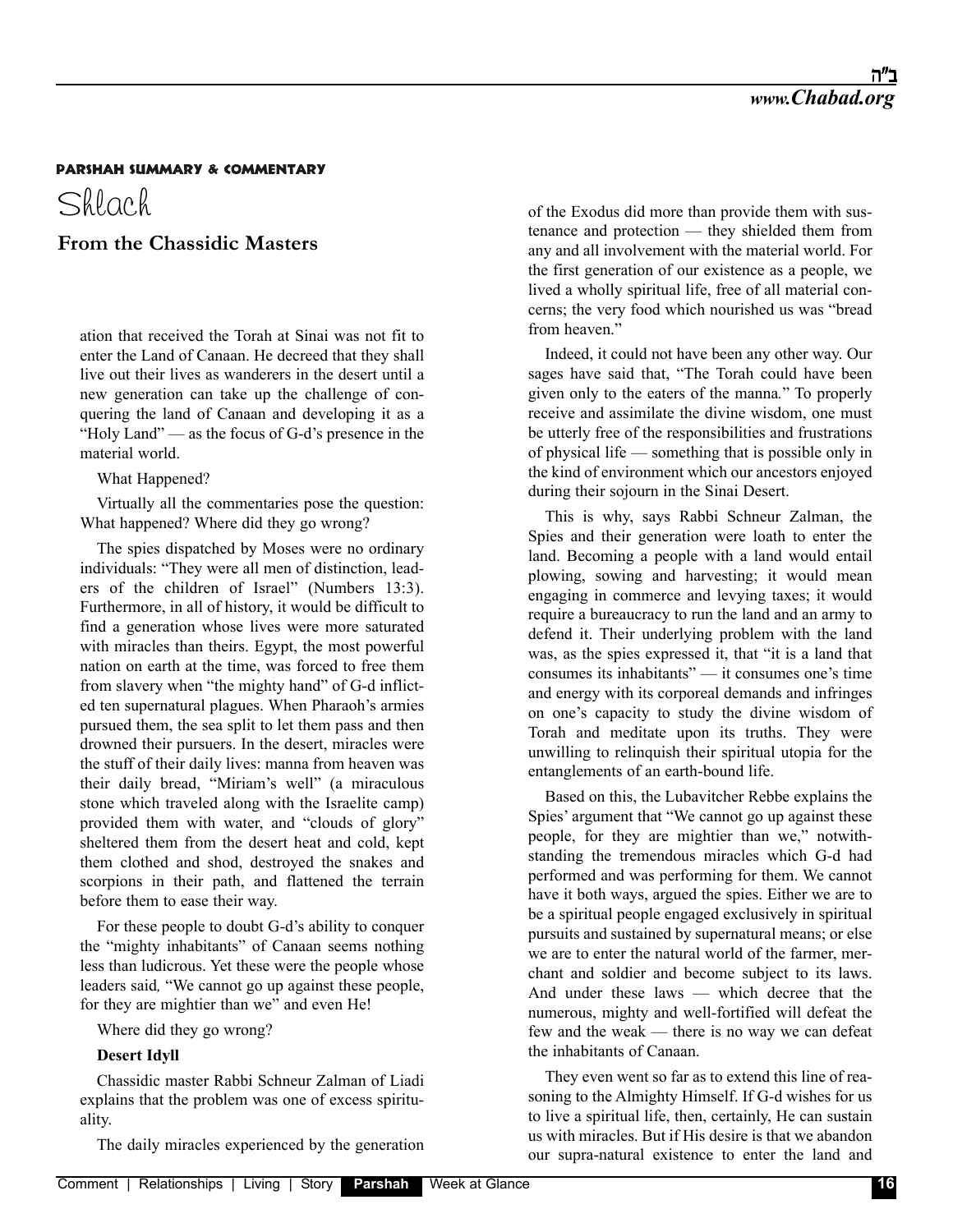Shlach

# **From the Chassidic Masters**

assume a natural life, then He Himself has decreed that natural law will govern our fate. In that case, He cannot empower us to *miraculously* conquer the land, since were He to do so, this would defeat the entire purpose of entering the "land." So "they are mightier than He" — even G-d cannot help us, if He Himself has chosen to transform us into a material people!

#### **Fallen Angels**

This also explains the Spies' mysterious allusion to "the *nefillim*, the descendants of the giants, the fallen ones" whom they encountered in the Holy Land.

Who were the *nefillim*? The Midrash relates that in the years before the Flood, when violence and promiscuity pervaded the earth, two angels, Shamchazi and Azael, pleaded before the Almighty: Allow us to dwell among the humans, and we shall sanctify your name! But no sooner had the two heavenly beings come in contact with the material world, they, too, were corrupted, and played a major role in the disintegration and destruction of their adopted society.

We saw them there, said the returning Spies to the people, the fallen angels who survived the Flood but did not survive the land. If these heavenly beings could not survive the plunge to mundanity, what could be expected of us, mortal and fragile men?

### **Having It Both Ways**

What the spies and their generation failed to understand is that, indeed, men are not angels. Wholly spirit, the angel dissolves on contact with earth. But the human being, hewn of spirit and matter, is a synthesis of the celestial and the animal. Man is empowered to make heaven on earth, to make holy an adjective of land.

This is the essence of the divine objective of creation and the mission entrusted to us at Sinai: to build "a dwelling for G-d in the lowly realms." To imbue our plowing, sowing and commerce with a holy and G-dly purpose.

In charging us with this mission, the Creator empowered us to indeed "have it both ways": to create a land that is holy, a nature that is miraculous, a reality that is not bound by its own defining parameters for it serves a purpose greater than itself.

Achieving this aim required a two-phased program: an initial state of unmitigated holiness and spirituality, followed by "entrance into the land" and assumption of its material labors. Because in order to sanctify the land, one requires a vision of the divine truth of truths — which can be attained only by a nation of "manna eaters." So first there had to be that period of utter isolation from the material world. However, this phase of our national existence was not an end in itself, but the way in which to acquire the tools and resources to miraculize the natural and elevate the everyday.

If the "generation of the desert" would have *themselves* been capable of making the transition into a people of the land, the transformation of the material world into a home for G-d would have been fully and perfectly achieved in that very generation. If they would have believed in their divinely granted capacity to "have it both ways," their sanctification of the land would have combined their ultimate apprehension of the divine truth with a full involvement with the natural reality.

The generation of the desert failed to actualize the unique opportunity which presented itself at that particular juncture of our history: for there to be a single generation which straddled both worlds, a single generation which first inhabited a world of utter spirituality and then proceeded to apply it to a life on the land. Instead, they fell prey to the tendency of man to "compartmentalize" his life, to label his experiences and attainments as "material," "spiritual," "sacred," "mundane," "natural" and "supernatural," thereby delegating and confining them to their respective domains.

So it was left to their children to embark on the longer, more difficult journey, a journey only now reaching its culmination: to bridge the formidable "generation gap" which separates us from our manna-eating ancestors and apply the pristine truth they received in the desert to our own earth-bound lives.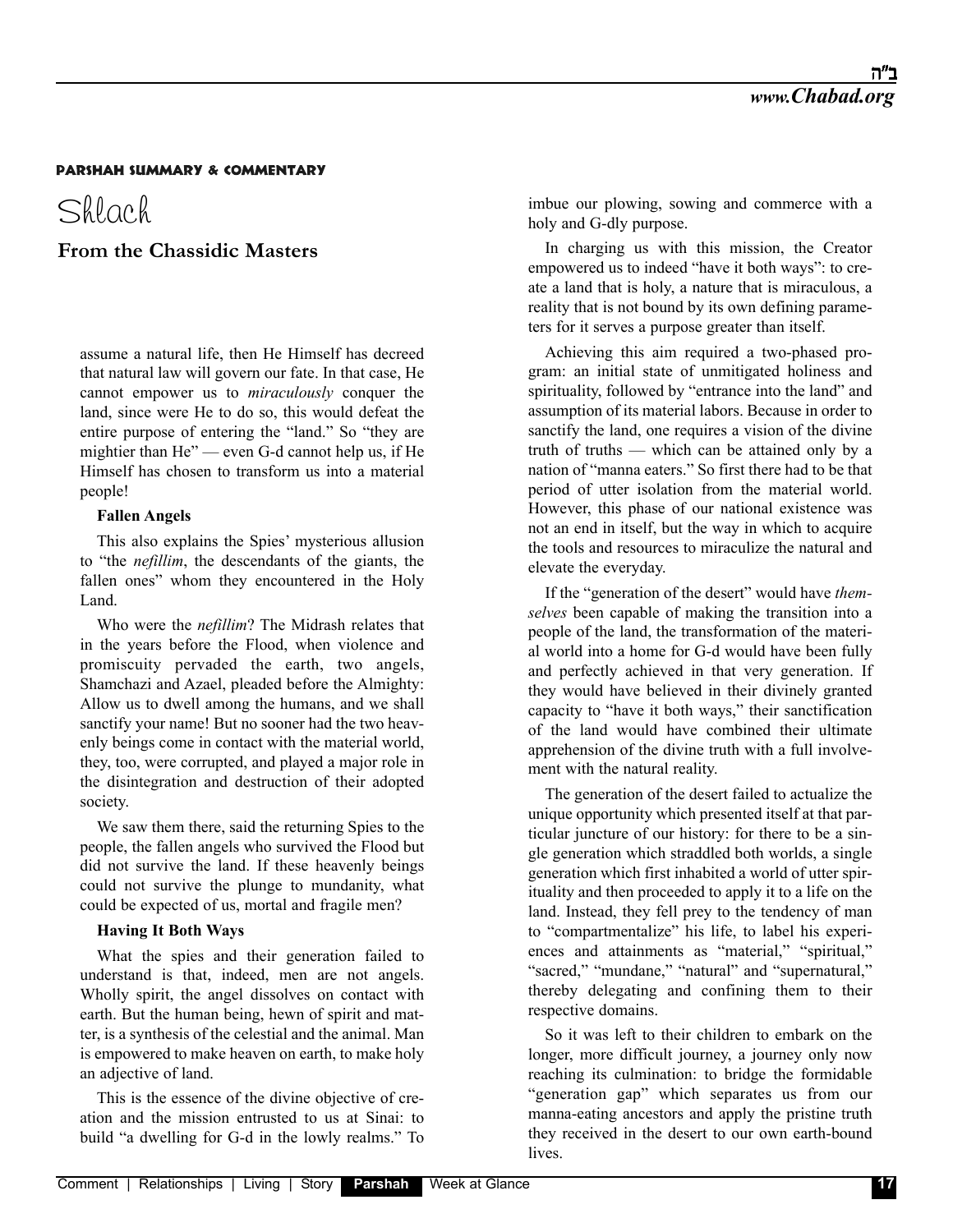# Shlach

# **From the Chassidic Masters**

### **On a Personal Note**

In addition to the cosmic-historical saga, the very same process and challenge exist, in a miniature scale, in every individual life.

In our own lives, we each have a "generation of the desert" and a "generation which enters the land." Our childhood and youth are a spiritual and miraculous time: our needs are provided to us "from above" without effort or worry on our part; the business of running the world is blessedly none of our concern. Such a hermitic existence, while contrary to the ultimate purpose of our lives, is the optimal environment for the acquisition of the beliefs, values and knowledge which will guide and inspire our development of the world when we subsequently "enter the land" in our adult years.

The same is true of each particular day of life: we begin our day with a sacrosanct hour of prayer and Torah-study before crossing over into the workday and embarking on the development and sanctification of the material world.

Here, too, exists the danger of succumbing to a "generation gap" between one's "Sinai Desert" and "Land of Israel," of adopting the "either/or" mentality of the spies. Therein lies the eternal lesson of the Torah's account of the incident of the spies: do not allow the wisdom, sensitivity and inspiration of your youth to remain an isolated period in your life. Do not allow your moments of attachment to G-d each morning to remain a "miracle" with no bearing on the natural course of your day. Cross into the land, but do not leave your spiritual "childhood" behind. Remember that the purpose of it all is to make your life and world a "holy land."

> *Based on the teachings of the Lubavitcher Rebbe www.therebbe.org; adapted by Yanki Tauber, editor@chabadonline.com*

On whose initiative were the Spies sent? The way the story is told in Numbers 13, it was by Divine command:

*And G-d spoke to Moses, saying: "Send you men that they may spy out the land of Canaan, which I am giving to the children of Israel. One man, one man, per tribe shall you send, each a prince among them..."* (Numbers 13:1-2)

But when Moses recounts these events 40 years later, he tells the people of Israel,

*And you all approached me, and said: "Let us send men before us, that they may search out the land and bring us back word regarding they road by which we shall go up and the cities to we shall enter." And the thing was favorable in my eyes; and I took twelve men from amongst you, one man per tribe...* (Deuteronomy 1:22-23)

The commentaries reconcile these two accounts of the sending of the Spies by explaining that the initiative indeed came from the people of Israel. "Moses then consulted with G-d, who said to him, 'Send *you* men...' to imply: Send them as dictated by your understanding. I am not telling you what to do. Do as you see fit" (Rashi). Thus, the Spies' mission, while receiving the divine consent, was a human endeavor, born of the desire of the people and dispatched because "the thing was favorable" in Moses' eyes.

The result was a tragic setback in the course of Jewish history. The spies brought back a most demoralizing report and caused the people to lose faith in G-d's promise of the land of Israel as their eternal heritage. The entire generation was then deemed unfit to inherit the land, and it was decreed that they would live out their lives in the desert. Only 40 years later did Moses' successor, Joshua, lead a new generation across the Jordan River and into the Promised Land. (Joshua and Caleb were the only two spies to speak in favor of conquering the land, and the only two of that entire generation to enter the land.)

Up until that time, G-d had imparted specific directives to Moses and the people of Israel virtually every step of the way. The case of the spies was the first instance in which G-d said, "I'm not telling you what to do — do as you see fit." Should this not have set off a warning light in the mind of Moses?

Indeed, it did. Our sages tell us that Moses sent off Joshua with the blessing, "May G-d deliver you from the conspiracy of the spies" (Rashi, Numbers 13:16).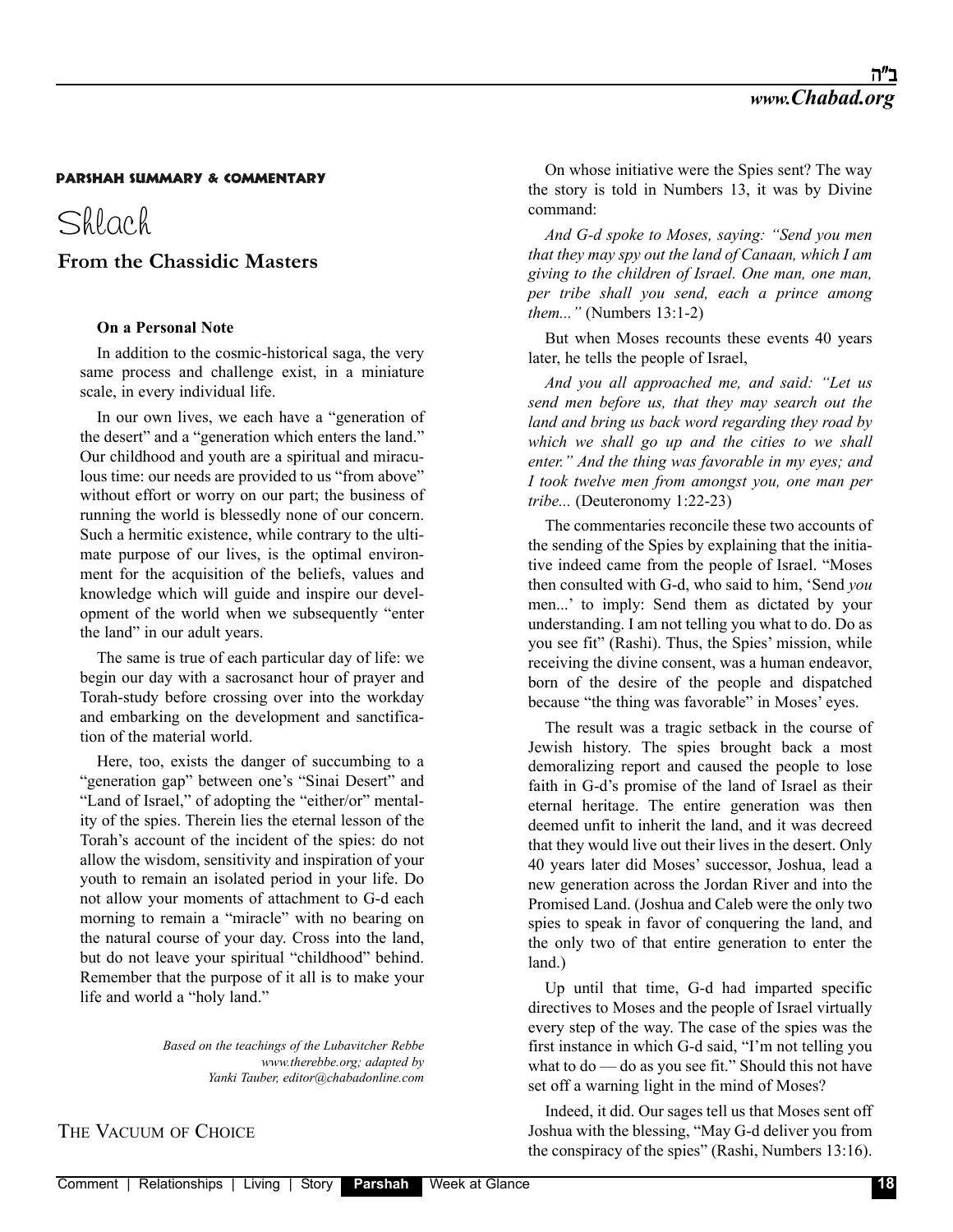# Shlach

# **From the Chassidic Masters**

So why did he send them? And if, for whatever reason, he thought it necessary to send them, why did he not at least bless them as he blessed Joshua? Even more amazing is the fact that a generation later, as the Jewish people finally stood at the ready (for the second time) to enter the land, Joshua dispatches spies(!) This time, it works out fine; but why did he again initiate a process which had ended so tragically in the past?

Obviously, Moses was well aware of the risks involved when embarking on a course of "Do as you see fit." For man to strike out on his own, without precise instructions from On High and with only his finite and subjective judgment as his compass, is to enter a mine-field strewn with possibilities for error and failure. Yet Moses also knew that G-d was opening a new arena of human potential.

## Free Choice

A most crucial element of our mission in life is the element of choice. Were G-d to have created man as a creature who cannot do wrong, then He might as well have created a perfect world in the first place, or no world at all. The entire point of G-d's desire in creation is that there exists a non-perfected world, and that we choose to perfect it. It is precisely the possibility for error on our part that lends significance to our achievements.

The concept of choice exists on two levels. When G-d issues an explicit instruction to us, we still have the choice to defy His command. This, however, is choice in a more limited sense. For, in essence, our soul is literally "a part of G-d above" and, deep down, has but a single desire: to fulfill the divine will. In the words of Rabbi Schneur Zalman of Liadi: "A Jew is neither willing, nor is he able, to tear himself away from G-d." When it comes down to it, each and every one of us desires only to do good, as defined by the will of G-d. The only choice we have is whether to suppress our innate will or to express it in our daily life.

Up until the episode of the spies, this was the only

choice offered the Jewish people. G-d provided unequivocal guidelines for each and every issue that confronted their lives. They had the choice to disobey, but to do so would run contrary to their deepest instincts.

The second level of choice was introduced with G-d's reply to Moses regarding the spies. When Moses heard G-d saying, "Do as you see fit," he understood that G-d was opening another, even deeper and truer dimension of choice in the life of man. By creating an area in which He, the creator and absolute master of the world, states, "I am not telling you what to do," G-d was imparting an even greater significance to human actions. Here, and only here, is the choice truly real; here, and only here, is there nothing to compel us in either direction.

When we enter this arena, the risks are greater: the possibility to err is greater, and the consequences of our error more devastating. But when we succeed in discovering, without instruction and empowerment from Above, the optimum manner in which to enter the Holy Land and actualize the divine will, our deed is infinitely more valuable and significant.

The Self of Joshua

This was why Moses dispatched the spies, though fully aware of the hazards of their mission, without so much as a blessing that they be safeguarded from the pitfalls of human endeavor. Were he to have blessed them — to have imparted to them of his own spiritual prowess to succeed in their mission — he would have undermined the uniqueness of the opportunity that G-d had granted by consenting that their mission be by your understanding. The entire point was that both Moses (in deciding whether to send them) and the Spies (in executing their mission) be entirely on their own, guided and empowered solely by their own understanding and humanity.

The only one to receive Moses blessing was Joshua, who was Moses' "faithful servant... never budging from [Moses'] tent" (Exodus 33:11). The unique relationship between Moses and Joshua is described by the Talmud by the following metaphor: "Moses face was like the face of the sun; Joshuas face was like the face of the moon." On the most basic level, this expresses the superiority of Moses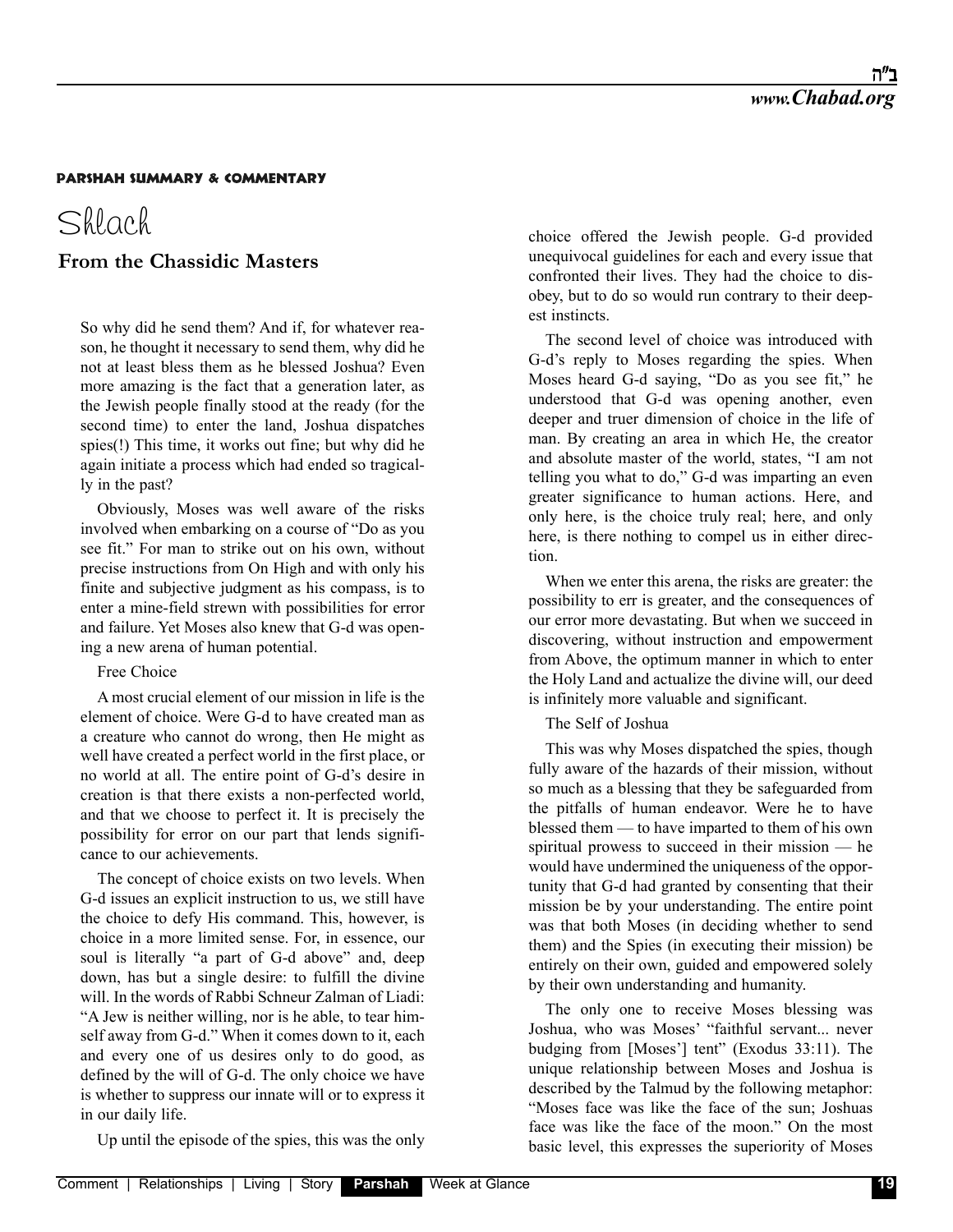# Shlach

# **From the Chassidic Masters**

over Joshua, the latter being but a pale reflector of the former's light; on a deeper level, this alludes to the depth of the bond between the greatest of teachers and the most devoted of disciples. As the moon has no luminance of its own but receives all of its light from the sun, so had Joshua completely abnegated his self to his master, so that everything he had and was derived from Moses.

For Moses to bless Joshua was not to empower Joshua with something that was not himself: Joshua's entire self *was* Moses. Armed with Moses' blessing, Joshua was truly and fully on his own this was his essence and self, rather than something imposed on him from without.

Thus it was Joshua, who had successfully negotiated the arena of true and independent choice, who led the people of Israel into the land of Canaan. For the conquest of Canaan and its transformation into a "Holy Land" represents our entry into a place where there are no clear-cut divine directives to distinguish good from evil and right from wrong, and our independent discovery of how to sanctify this environment as a home for G-d.

*Based on the teachings of the Lubavitcher Rebbe, www.therebbe.org; adapted by Yanki Tauber, editor@chabadonline.com*

## TEN PHILOSOPHERS AND ONE EMPIRICIST

The other morning, I woke up to discover a little truth. At least, it seemed like a truth to me, but I wanted to make sure. I figured a good philosopher could help me with that.

PhilosophersForHire.com listed a local expert on little truths. So I wrapped up my truth and went to see him.

The philosopher held the truth in his hands and shook his head. "Doesn't feel like a truth to me," he said. I asked him why not. He explained how this little truth just doesn't make any sense.

"But it makes perfect sense to me!" I protested.

"To you," he explained, "but not to a philosopher."

"So who is the measure of truth?" I asked. "Who does truth have to make sense to?"

"Listen," he replied, "you wanted an expert opinion and you've got one." Then, seeing my distress, he pondered once more and suggested, "On the other hand, you might want to see a scientist about this. They sometimes have a different set of truths."

At the scientist's office, things went somewhat differently. "So let me see your little truth," said the scientist.

"It's right here," I said.

"But I don't see it," he answered. Then, recognizing my disappointment, he suggested, "Perhaps you have some other way of verifying its existence?"

I struggled to find some evidence the scientist would accept. Truthfully, he did find the evidence interesting, but he explained that none of it would fit into any of the current paradigms. "Maybe we can make a new paradigm?" I said. But the scientist didn't feel that such a little truth would warrant a whole new paradigm, and besides, paradigms are a major investment nowadays.

"I'm willing to take the risk," I answered. "Even for a little truth."

So he sent me to see a venture capitalist who funded truths and new paradigms. I showed him my little truth and told him all about how I had discovered it one morning and what the philosopher and the scientist had to say. He didn't seem too interested. All he wanted to know was one thing: What could my truth do?

To tell you the truth, I hadn't thought of that yet. My little truth was jumping up and down, all eager to show us what it could do. But I felt uneasy. I knew it was true, but who says it would work for a venture capitalist? Truth just seemed so inadequate in relation to the real world.

So I went home. That's where I had found my little truth, and that's where it was going to stay. My little truth, however, wouldn't let me alone. It kept on pleading, "Try me! Test me! See how I can work!"

I told it, "Listen, better you just stay at home in